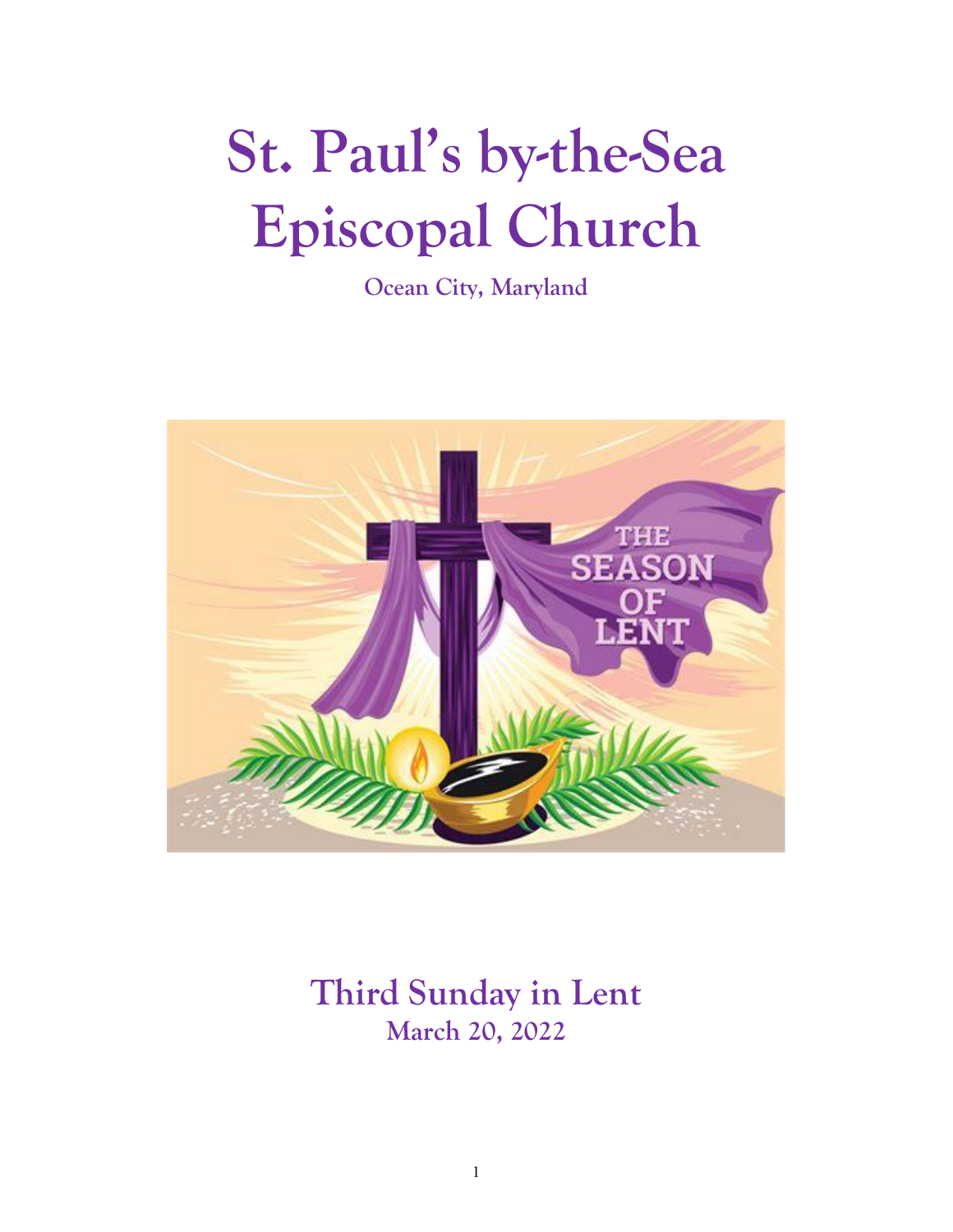## Holy Eucharist—Rite II

*Surely the presence of the Lord is in this place. I can feel His mighty power and His grace. I can hear the brush of angel's wings, I see glory on each face. Surely the presence of the Lord is in this place.*

### Processional Hymn: **Hymnal 1982, #152**

1 Kind Maker of the world, O hear the fervent prayer, with many a tear poured forth by all the penitent who keep this holy fast of Lent!

2 Each heart is manifest to thee; thou knowest our infirmity; now we repent, and seek thy face; grant unto us thy pardoning grace.

3 Spare us, O Lord, who now confess our sins and all our wickedness, and, for the glory of thy Name, our weakened souls to health reclaim.

4 Give us the discipline that springs from abstinence in outward things with inward fasting, so that we in heart and soul may dwell with thee.

5 Grant, O thou blessèd Trinity; grant, O unchanging Unity; that this our fast of forty days may work our profit and thy praise!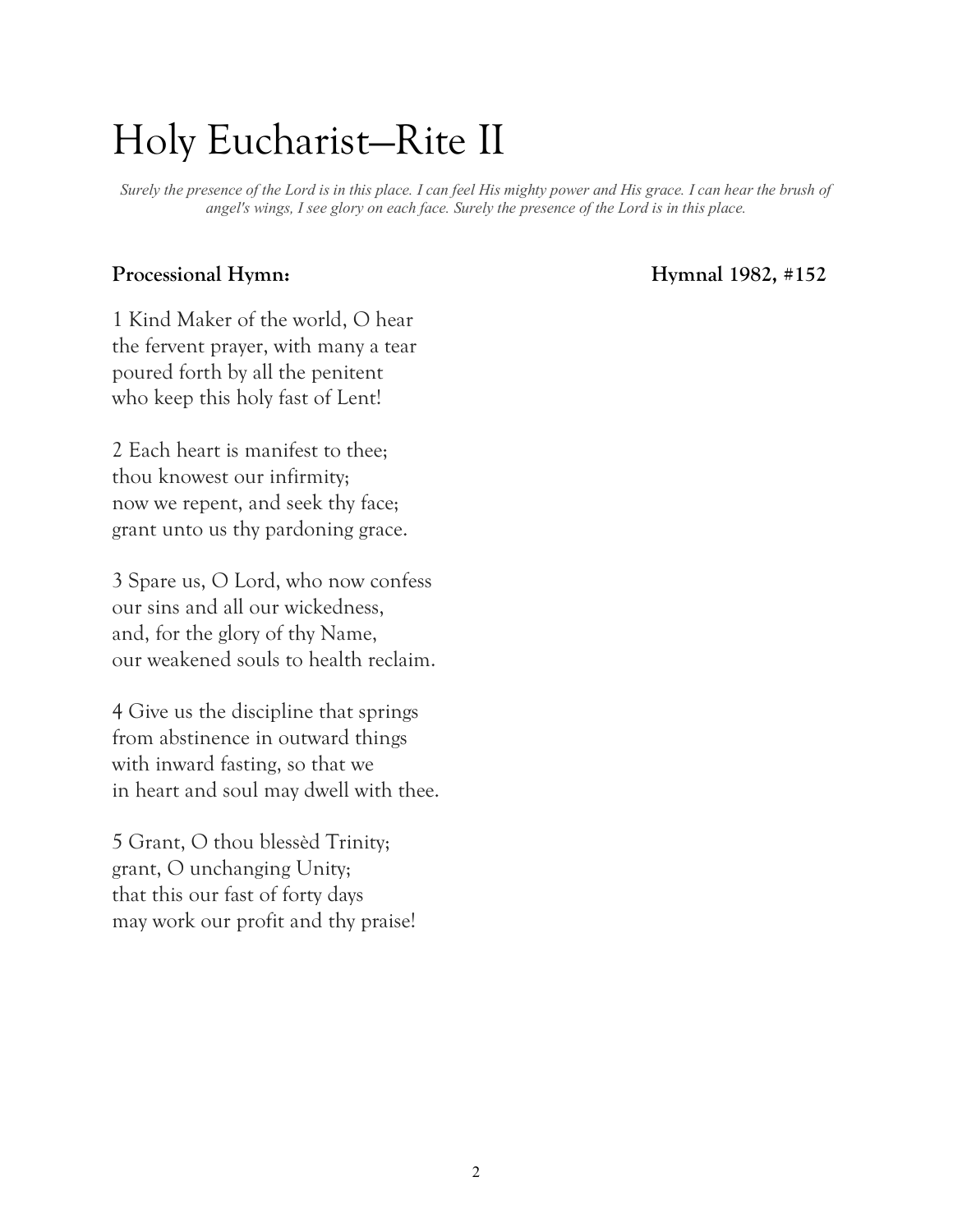### **The Word of God**

*The people standing, the Celebrant says*

Bless the Lord who forgives all our sins; *People* His mercy endures for ever.

*The Celebrant may say*

Almighty God, to you all hearts are open, all desires known, and from you no secrets are hid: Cleanse the thoughts of our hearts by the inspiration of your Holy Spirit, that we may perfectly love you, and worthily magnify your holy Name; through Christ our Lord. *Amen.*

### **The Collect of the Day**

*The Celebrant says to the people*

The Lord be with you. *People* And also with you. *Celebrant* Let us pray.

#### *The Celebrant says the Collect.*

Almighty God, you know that we have no power in ourselves to help ourselves: Keep us both outwardly in our bodies and inwardly in our souls, that we may be defended from all adversities which may happen to the body, and from all evil thoughts which may assault and hurt the soul; through Jesus Christ our Lord, who lives and reigns with you and the Holy Spirit, one God, for ever and ever. *Amen.*

### **The Lessons**

*The people sit. One or two Lessons, as appointed, are read, the Reader first saying*

 $A$  Reading (Lesson) from the Book of Exoduss, the 3<sup>rd</sup> chapter beginning at the first verse

Moses was keeping the flock of his father-in-law Jethro, the priest of Midian; he led his flock beyond the wilderness, and came to Horeb, the mountain of God. There the angel of the Lord appeared to him in a flame of fire out of a bush; he looked, and the bush was blazing, yet it was not consumed. Then Moses said, "I must turn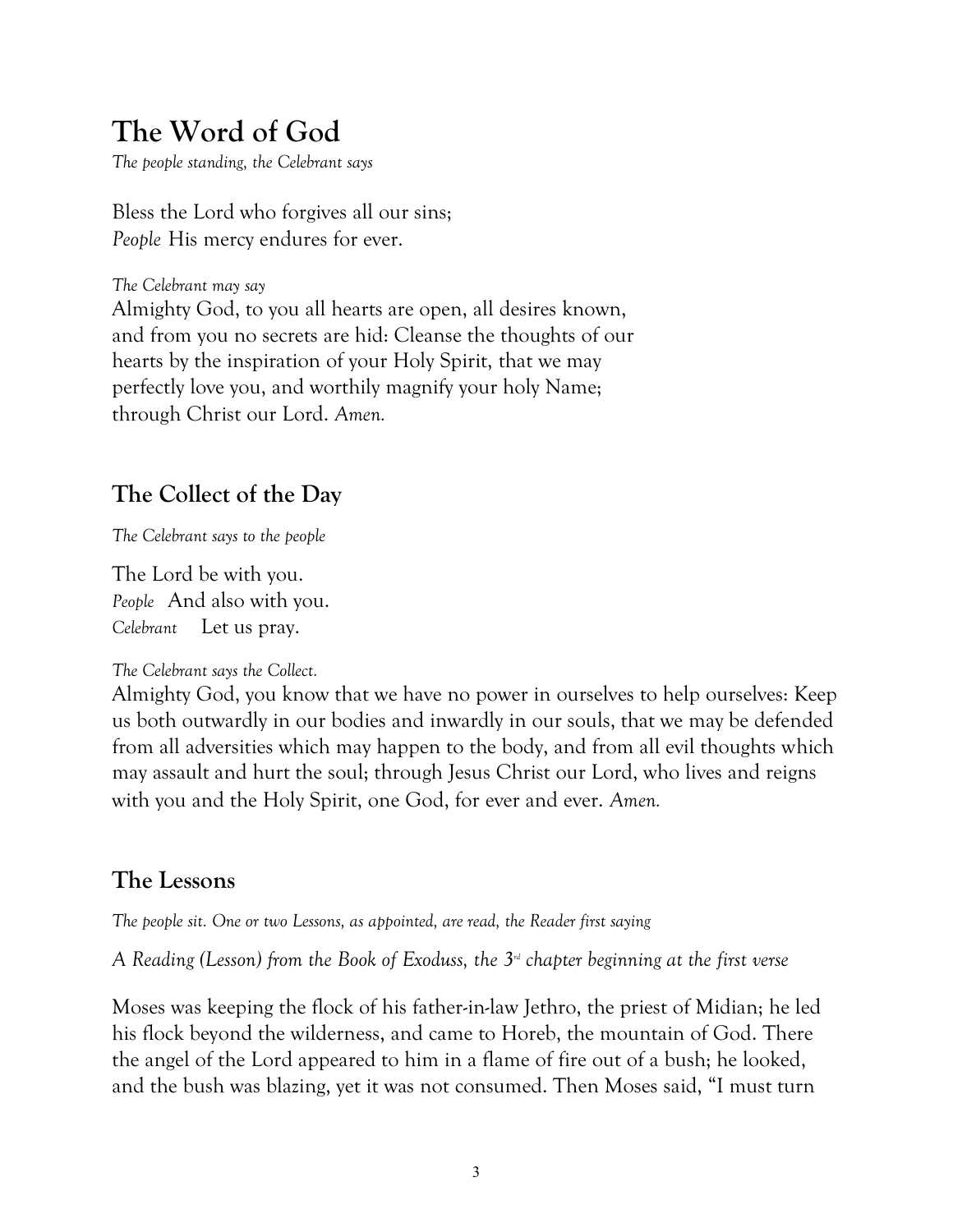aside and look at this great sight, and see why the bush is not burned up." When the Lord saw that he had turned aside to see, God called to him out of the bush, "Moses, Moses!" And he said, "Here I am." Then he said, "Come no closer! Remove the sandals from your feet, for the place on which you are standing is holy ground." He said further, "I am the God of your father, the God of Abraham, the God of Isaac, and the God of Jacob." And Moses hid his face, for he was afraid to look at God.

Then the Lord said, "I have observed the misery of my people who are in Egypt; I have heard their cry on account of their taskmasters. Indeed, I know their sufferings, and I have come down to deliver them from the Egyptians, and to bring them up out of that land to a good and broad land, a land flowing with milk and honey, to the country of the Canaanites, the Hittites, the Amorites, the Perizzites, the Hivites, and the Jebusites. The cry of the Israelites has now come to me; I have also seen how the Egyptians oppress them. So come, I will send you to Pharaoh to bring my people, the Israelites, out of Egypt." But Moses said to God, "Who am I that I should go to Pharaoh, and bring the Israelites out of Egypt?" He said, "I will be with you; and this shall be the sign for you that it is I who sent you: when you have brought the people out of Egypt, you shall worship God on this mountain."

But Moses said to God, "If I come to the Israelites and say to them, 'The God of your ancestors has sent me to you,' and they ask me, 'What is his name?' what shall I say to them?" God said to Moses, "I am who I am." He said further, "Thus you shall say to the Israelites, 'I am has sent me to you.'" God also said to Moses, "Thus you shall say to the Israelites, 'The Lord, the God of your ancestors, the God of Abraham, the God of Isaac, and the God of Jacob, has sent me to you':

This is my name forever, and this my title for all generations."

*After each Reading, the Reader may say* The Word of the Lord. *People* Thanks be to God.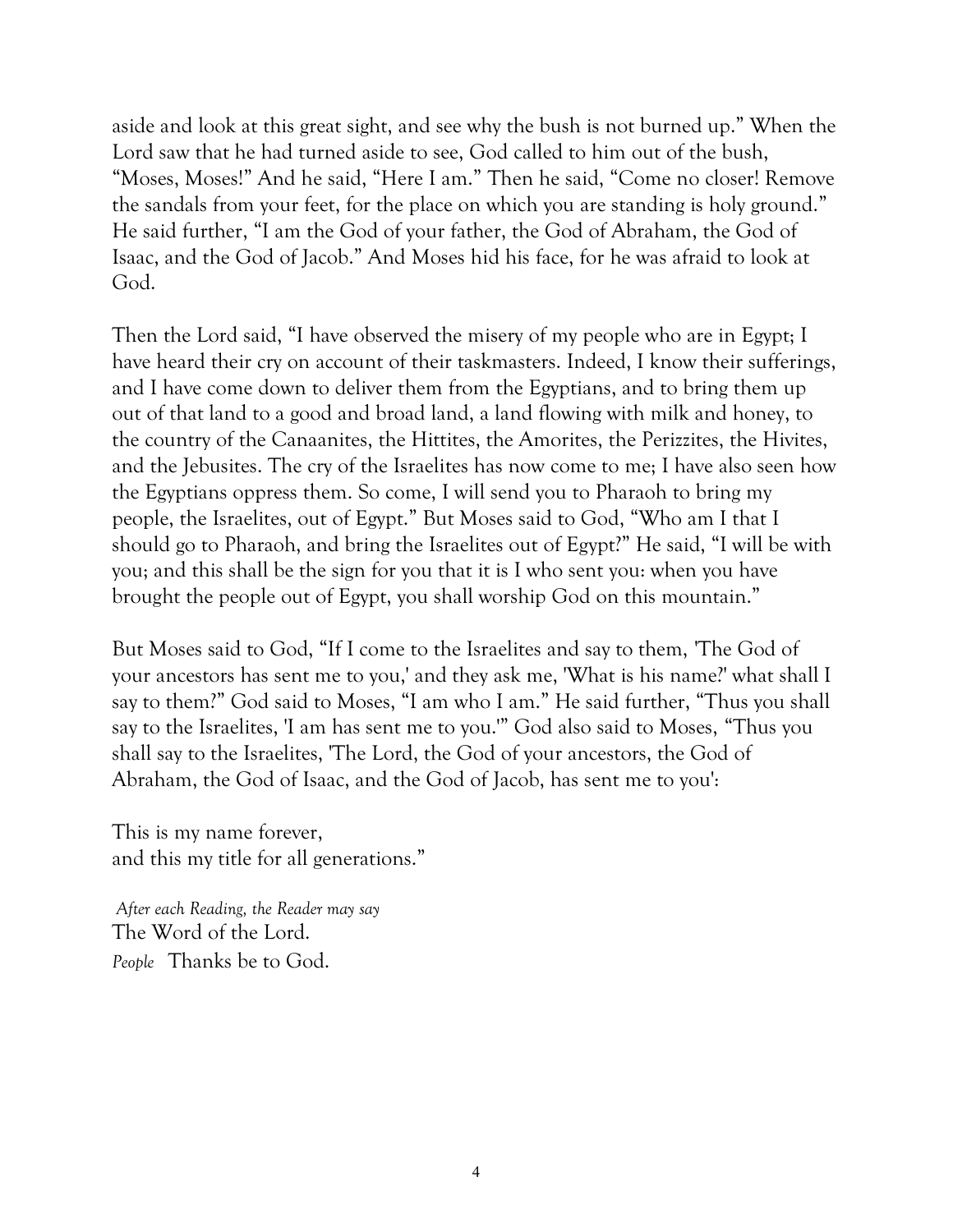### **Psalm** 63:1-8

1 O God, you are my God; eagerly I seek you; \* my soul thirsts for you, my flesh faints for you, as in a barren and dry land where there is no water.

2 Therefore I have gazed upon you in your holy place, \* that I might behold your power and your glory.

3 For your loving-kindness is better than life itself; \* my lips shall give you praise.

4 So will I bless you as long as I live \* and lift up my hands in your Name.

5 My soul is content, as with marrow and fatness, \* and my mouth praises you with joyful lips,

6 When I remember you upon my bed, \* and meditate on you in the night watches.

7 For you have been my helper, \* and under the shadow of your wings I will rejoice.

8 My soul clings to you; \* your right hand holds me fast.

### **Epistle**

*A Reading (Lesson) from 1 Corinthians, the 10th chapter beginning at the first verse.*

I do not want you to be unaware, brothers and sisters, that our ancestors were all under the cloud, and all passed through the sea, and all were baptized into Moses in the cloud and in the sea, and all ate the same spiritual food, and all drank the same spiritual drink. For they drank from the spiritual rock that followed them, and the rock was Christ. Nevertheless, God was not pleased with most of them, and they were struck down in the wilderness.

Now these things occurred as examples for us, so that we might not desire evil as they did. Do not become idolaters as some of them did; as it is written, "The people sat down to eat and drink, and they rose up to play." We must not indulge in sexual immorality as some of them did, and twenty-three thousand fell in a single day. We must not put Christ to the test, as some of them did, and were destroyed by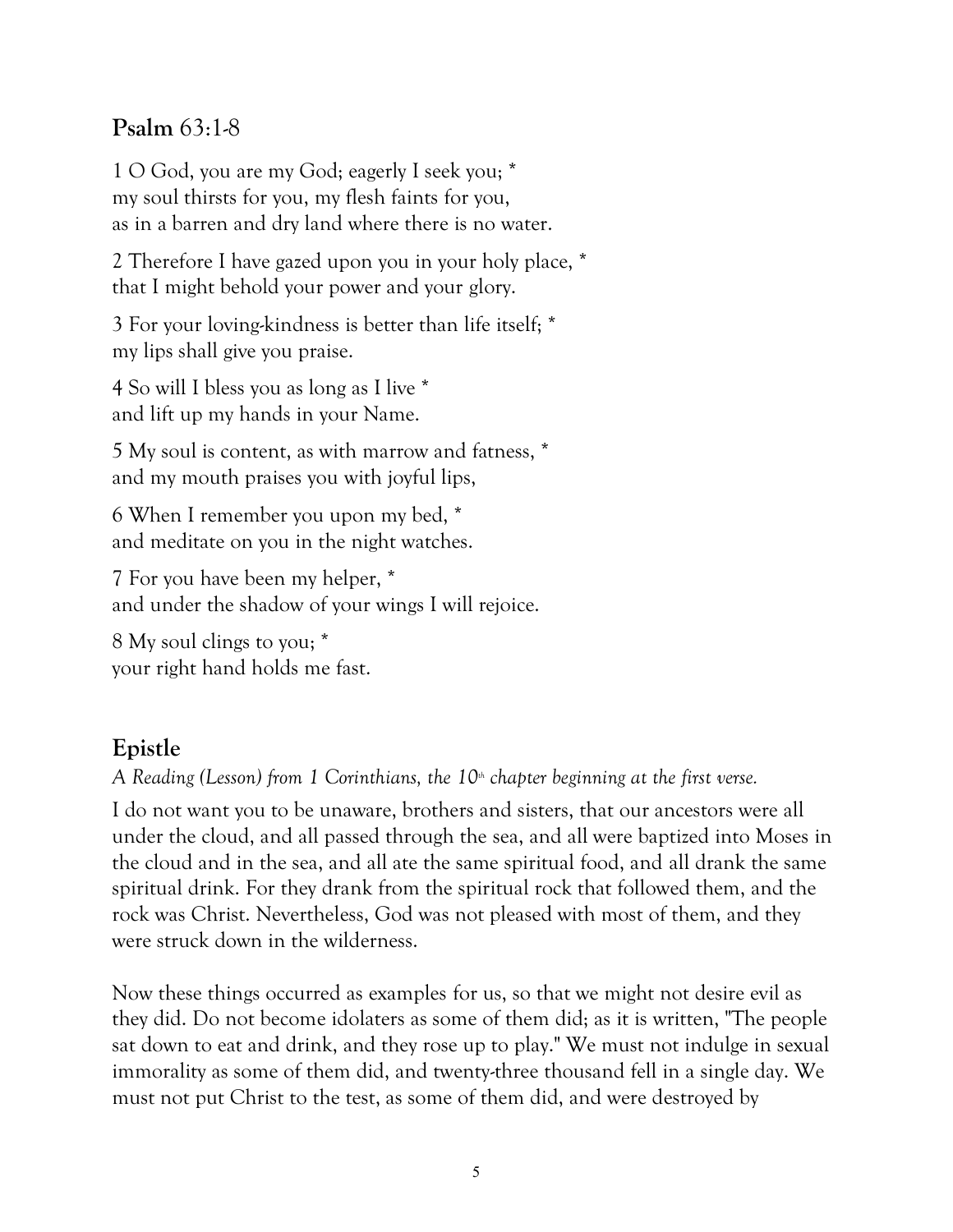serpents. And do not complain as some of them did, and were destroyed by the destroyer. These things happened to them to serve as an example, and they were written down to instruct us, on whom the ends of the ages have come. So if you think you are standing, watch out that you do not fall. No testing has overtaken you that is not common to everyone. God is faithful, and he will not let you be tested beyond your strength, but with the testing he will also provide the way out so that you may be able to endure it.

*After each Reading, the Reader may say* The Word of the Lord. *People* Thanks be to God.

**Sequence Hymn: Hymnal 1982, #439**

1 What wondrous love is this, O my soul, O my soul! What wondrous love is this, O my soul! What wondrous love is this that caused the Lord of bliss to lay aside his crown for my soul, for my soul, to lay aside his crown for my soul!

2 To God and to the Lamb I will sing, I will sing, to God and to the Lamb I will sing. To God and to the Lamb, who is the great I AM while millions join the theme, I will sing, I will sing, while millions join the theme, I will sing!

3 And when from death I'm free, I'll sing on, I'll sing on, and when from death I'm free, I'll sing on. And when from death I'm free I'll sing and joyful be, and through eternity I'll sing on, I'll sing on, and through eternity I'll sing on!

### **Gospel**

*Then, all standing, the Deacon or a Priest reads the Gospel, first saying*

The Holy Gospel of our Lord Jesus Christ according to Luke. *People* Glory to you, Lord Christ.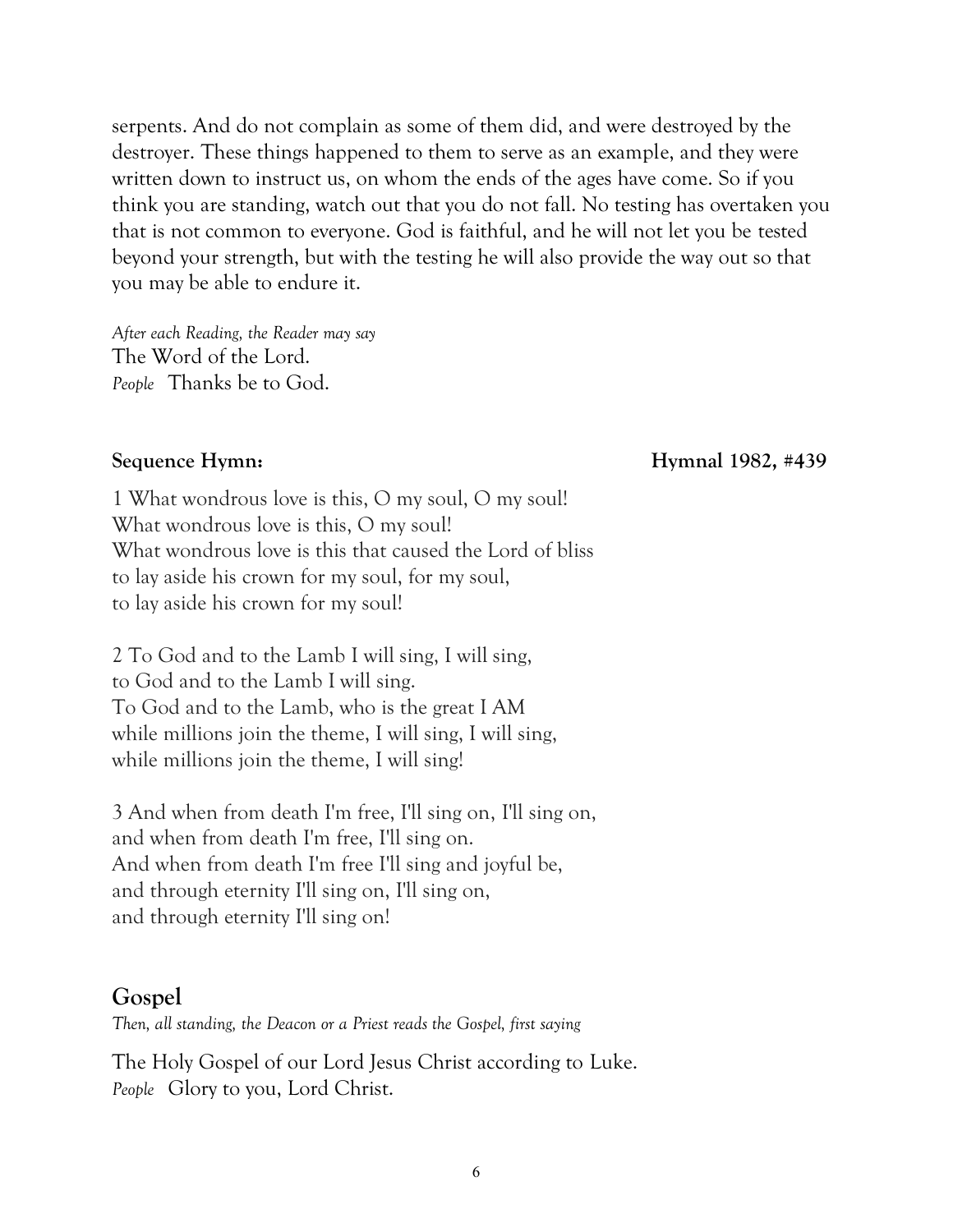At that very time there were some present who told Jesus about the Galileans whose blood Pilate had mingled with their sacrifices. He asked them, "Do you think that because these Galileans suffered in this way they were worse sinners than all other Galileans? No, I tell you; but unless you repent, you will all perish as they did. Or those eighteen who were killed when the tower of Siloam fell on them--do you think that they were worse offenders than all the others living in Jerusalem? No, I tell you; but unless you repent, you will all perish just as they did."

Then he told this parable: "A man had a fig tree planted in his vineyard; and he came looking for fruit on it and found none. So he said to the gardener, 'See here! For three years I have come looking for fruit on this fig tree, and still I find none. Cut it down! Why should it be wasting the soil?' He replied, 'Sir, let it alone for one more year, until I dig around it and put manure on it. If it bears fruit next year, well and good; but if not, you can cut it down.'"

*After the Gospel, the Reader says* The Gospel of the Lord. *People* Praise to you, Lord Christ.

**The Sermon** *The Reverend Carl Mosley*

*On Sundays and other Major Feasts there follows, all standing*

### **The Nicene Creed**

We believe in one God, the Father, the Almighty, maker of heaven and earth, of all that is, seen and unseen. We believe in one Lord, Jesus Christ, the only Son of God, eternally begotten of the Father, God from God, Light from Light, true God from true God, begotten, not made, of one Being with the Father. Through him all things were made.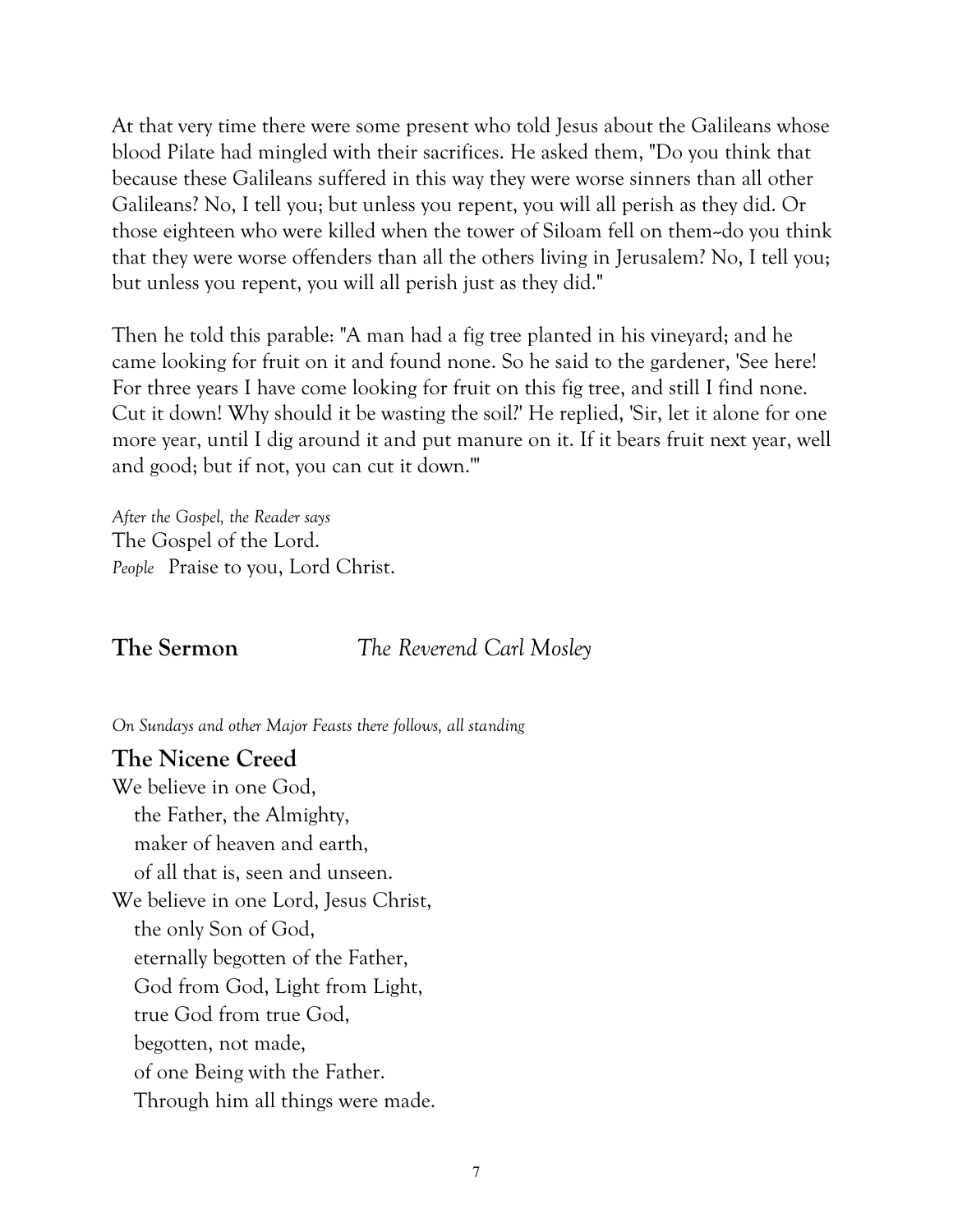For us and for our salvation he came down from heaven: by the power of the Holy Spirit he became incarnate from the Virgin Mary, and was made man. For our sake he was crucified under Pontius Pilate; he suffered death and was buried. On the third day he rose again in accordance with the Scriptures; he ascended into heaven and is seated at the right hand of the Father. He will come again in glory to judge the living and the dead, and his kingdom will have no end. We believe in the Holy Spirit, the Lord, the giver of life, who proceeds from the Father and the Son. With the Father and the Son he is worshiped and glorified. He has spoken through the Prophets. We believe in one holy catholic and apostolic Church. We acknowledge one baptism for the forgiveness of sins. We look for the resurrection of the dead, and the life of the world to come. *Amen*.

### **The Prayers of the People**

Form IV *Deacon or other leader* 

Let us pray for the Church and for the world.

Grant, Almighty God, that all who confess your Name may be united in your truth, live together in your love, and reveal your glory in the world.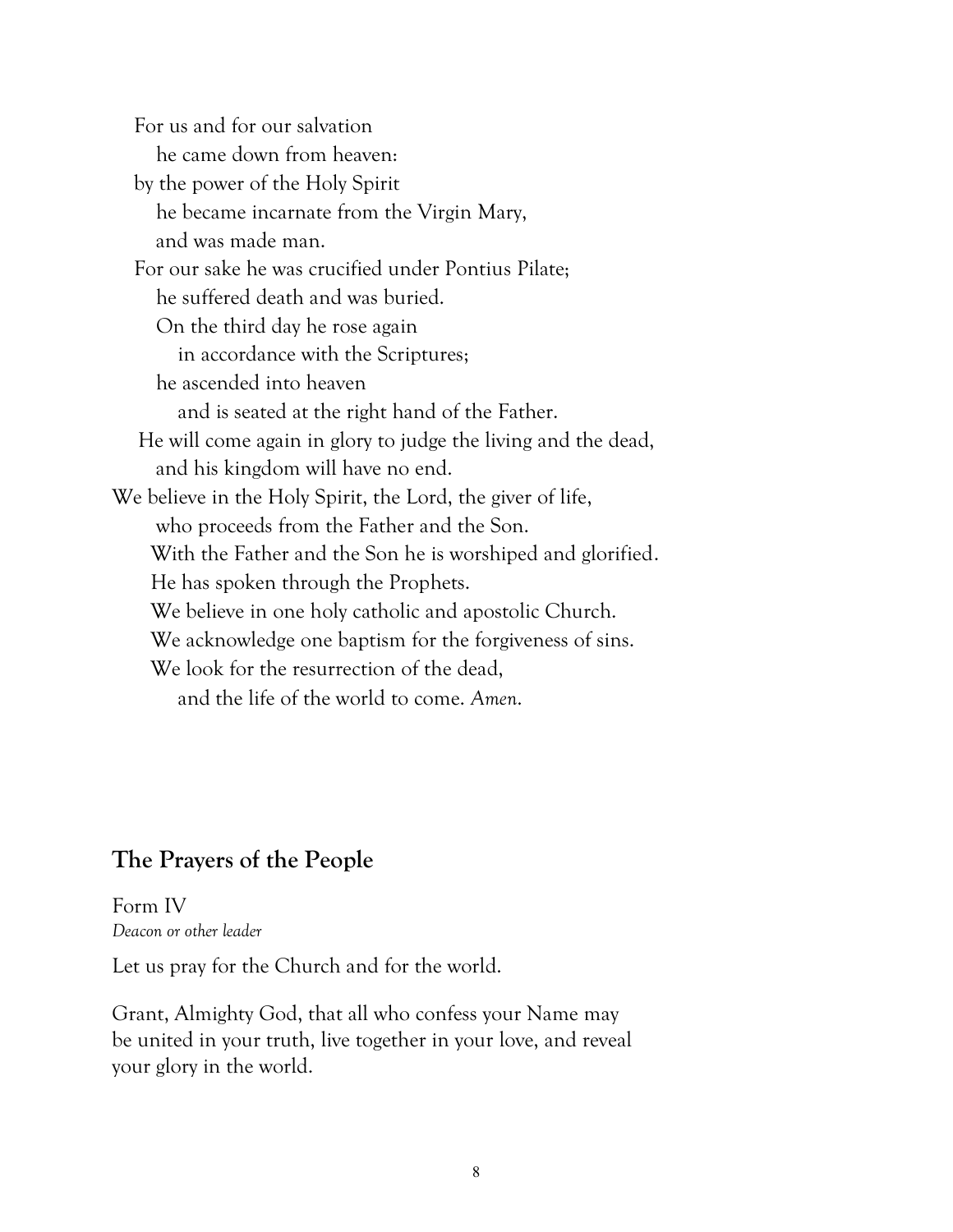On the Diocesan Cycle of Prayer this week, we give thanks for the witness of God's people at St. Andrew's, Princess Anne, and their Deacon-in-Residence, the Rev. Chris Sabas. On the Local Faith Communities Prayer Cycle we pray for Buckingham Presbyterian Church, Berlin.

*Silence* Lord, in your mercy *Hear our prayer.*

Guide the people of this land, and of all the nations, in the ways of justice and peace; that we may honor one another and serve the common good.

*Silence* Lord, in your mercy *Hear our prayer.*

Give us all a reverence for the earth as your own creation, that we may use its resources rightly in the service of others and to your honor and glory.

*Silence* Lord, in your mercy *Hear our prayer.*

Bless all whose lives are closely linked with ours, and grant that we may serve Christ in them, and love one another as he loves us. Bless those celebrating birthdays this week, especially Harry How, and those celebrating anniversaries.

*Silence* Lord, in your mercy *Hear our prayer.*

Comfort and heal all those who suffer in body, mind, or spirit, especially those on our prayer list; give them courage and hope in their troubles, and bring them the joy of your salvation.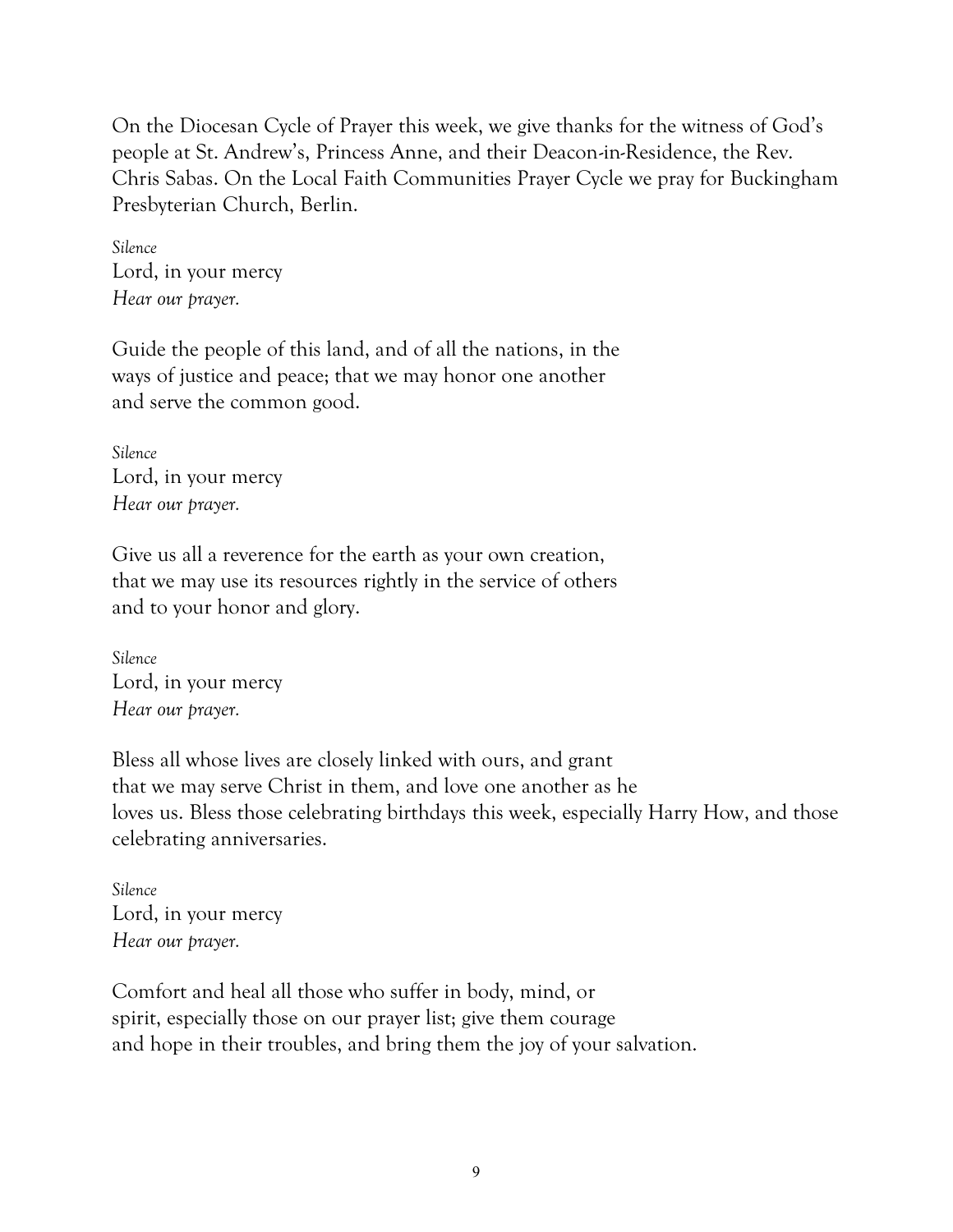*Silence* Lord, in your mercy *Hear our prayer.*

We commend to your mercy all who have died, that your will for them may be fulfilled; and we pray that we may share with all your saints in your eternal kingdom.

*Silence* Lord, in your mercy *Hear our prayer.*

#### *Diocesan Collect*, *said in unison*

Gracious God, through the movement of your Holy Spirit, strengthen us here at St. Paul's by-the-Sea and in the Diocese of Easton as an inviting and welcoming people; receive our worship, nurture our life in Christ that we may evermore faithfully serve all your people, both near and far; this we pray through Jesus Christ our Lord. Amen.

#### *Clergy Search Prayer, said in unison*

Gracious God, we are reminded of your gifts in and for all the children of the Church. Call on us now; use us, in service of your whole Church. As we work to call a new pastor to our congregation, may your Holy Spirit lead us to discern the gifts we seek and see those gifts clearly in candidates you are sending us. In our communications, interviews and meetings with them, may we find ourselves once again who we surely are in Christ Jesus, stewards of your many gifts. Amen.

*Bishop's Prayer for Peace, said in unison* God of timelessness, From chaos and disorder you brought forth the beauty of creation; From the chaos of war and violence Bring forth the beauty of peace. God of compassion You saw the humanity of the outcast and the stranger; Help us to see the evils of our hatreds and suspicions and to turn them into the embrace of your Beloved Community. God of peace, Through your love on the cross You overcame the power of violence and death;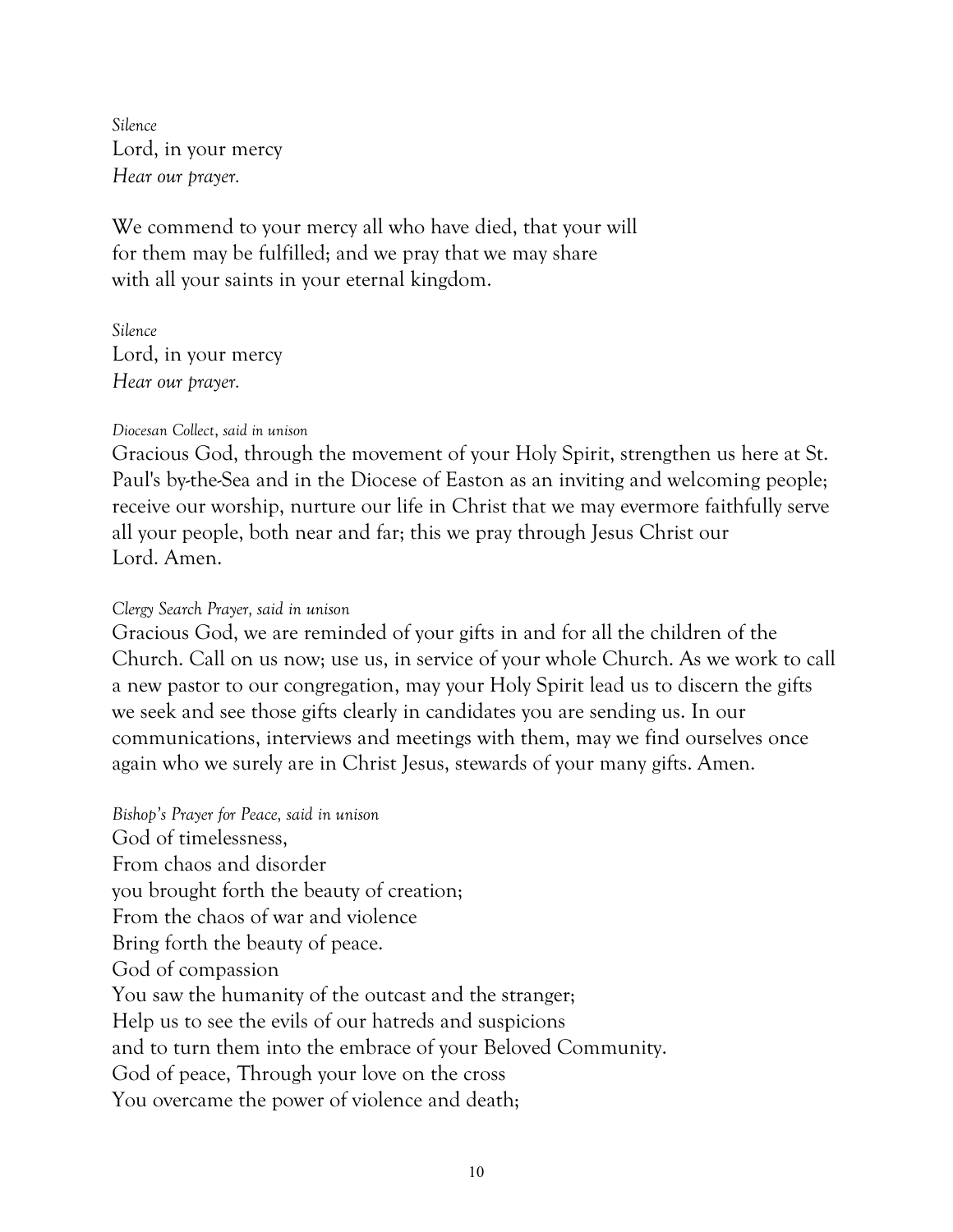Turn us away from the love of power That we may transform a warring world through the power of your love. Amen

*The Celebrant adds a concluding Collect* Almighty and eternal God, ruler of all things in heaven and earth: Mercifully accept the prayers of your people, and strengthen us to do your will; through Jesus Christ our Lord. *Amen.*

### **The Peace**

*All stand. The Celebrant says to the people*

The peace of the Lord be always with you. *People* And also with you.

*Then the Ministers and People may greet one another in the name of the Lord.*

### **ANNOUNCEMENTS**

## **Holy Communion**

### **Offertory**

*The Celebrant says to the people* Walk in love, as Christ loved us and gave himself for us, an offering and sacrifice to God. *Ephesians 5:2*

### **Doxology**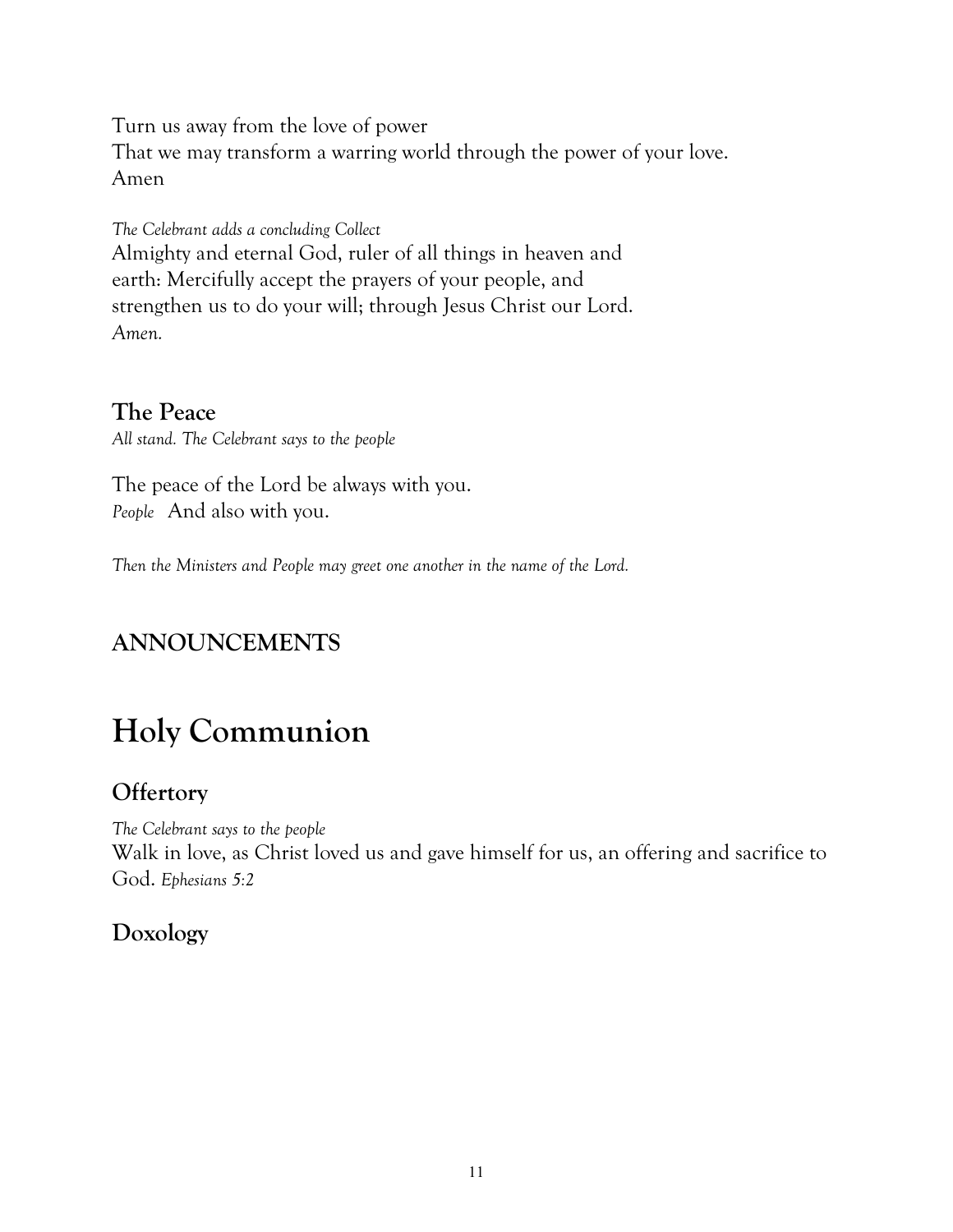### **Eucharistic Prayer A**

*The people remain standing. The Celebrant, whether bishop or priest, faces them and sings or says*

The Lord be with you.

*People* And also with you. *Celebrant* Lift up your hearts.

*People* We lift them to the Lord.

*Celebrant* Let us give thanks to the Lord our God.

*People* It is right to give him thanks and praise.

*Then, facing the Holy Table, the Celebrant proceeds*

It is right, and a good and joyful thing, always and everywhere to give thanks to you, Father Almighty, Creator of heaven and earth.

Through Jesus Christ our Lord; who was tempted in every way as we are, yet did not sin. By his grace we are able to triumph over every evil, and to live no longer for ourselves alone, but for him who died for us and rose again.

Therefore we praise you, joining our voices with Angels and Archangels and with all the company of heaven, who for ever sing this hymn to proclaim the glory of your Name:

*Celebrant and People* Holy, Holy, Holy Lord, God of power and might, heaven and earth are full of your glory. Hosanna in the highest. Blessed is he who comes in the name of the Lord. Hosanna in the highest.

*The people stand or kneel.*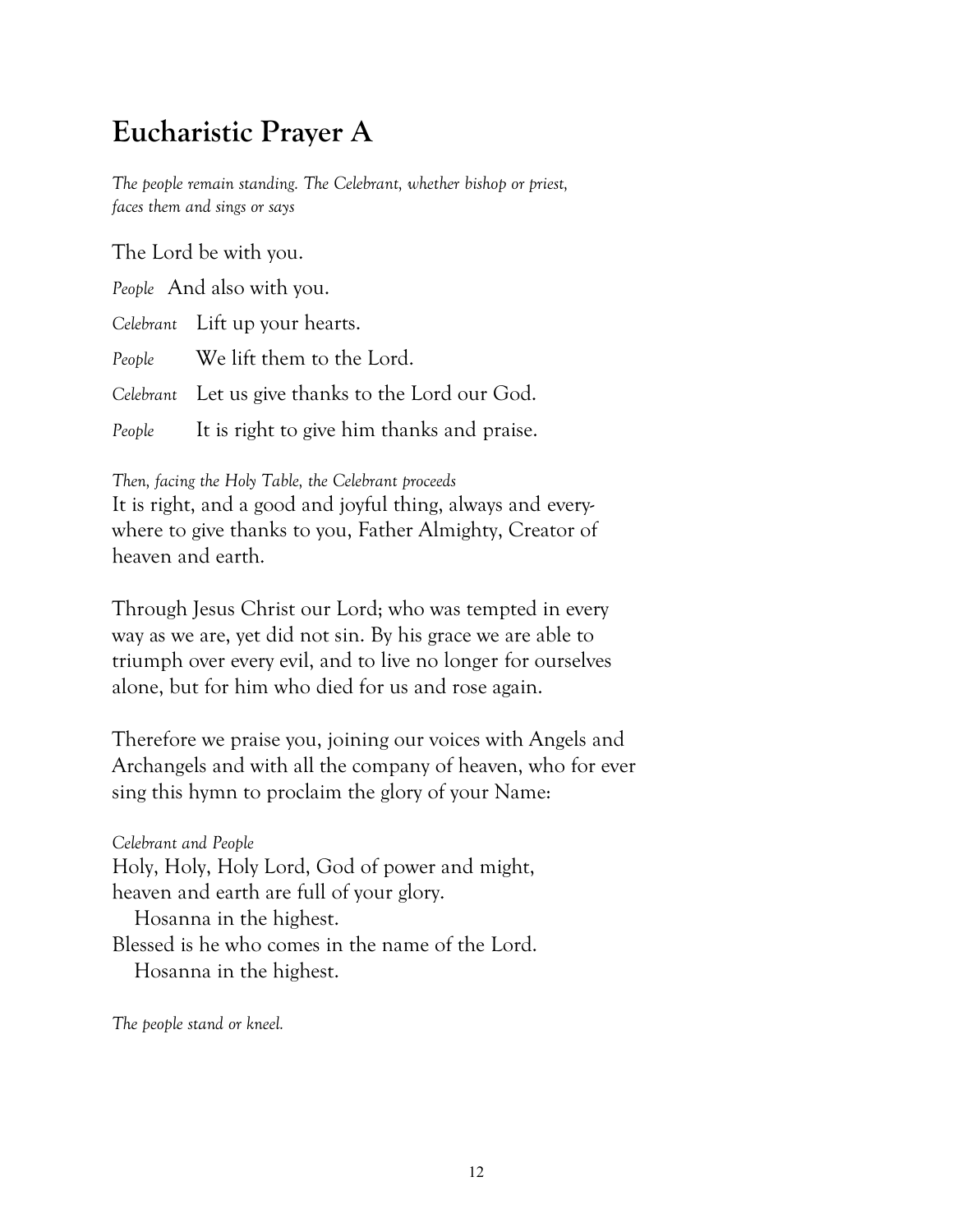*Then the Celebrant continues*

Holy and gracious Father: In your infinite love you made us for yourself; and, when we had fallen into sin and become subject to evil and death, you, in your mercy, sent Jesus Christ, your only and eternal Son, to share our human nature, to live and die as one of us, to reconcile us to you, the God and Father of all.

He stretched out his arms upon the cross, and offered himself in obedience to your will, a perfect sacrifice for the whole world.

On the night he was handed over to suffering and death, our Lord Jesus Christ took bread; and when he had given thanks to you, he broke it, and gave it to his disciples, and said, "Take, eat: This is my Body, which is given for you. Do this for the remembrance of me."

After supper he took the cup of wine; and when he had given thanks, he gave it to them, and said, "Drink this, all of you: This is my Blood of the new Covenant, which is shed for you and for many for the forgiveness of sins. Whenever you drink it, do this for the remembrance of me."

Therefore we proclaim the mystery of faith:

*Celebrant and People*  Christ has died. Christ is risen. Christ will come again.

#### *The Celebrant continues*

We celebrate the memorial of our redemption, O Father, in this sacrifice of praise and thanksgiving. Recalling his death, resurrection, and ascension, we offer you these gifts. Sanctify them by your Holy Spirit to be for your people the Body and Blood of your Son, the holy food and drink of new and unending life in him. Sanctify us also that we may faithfully receive this holy Sacrament, and serve you in unity, constancy,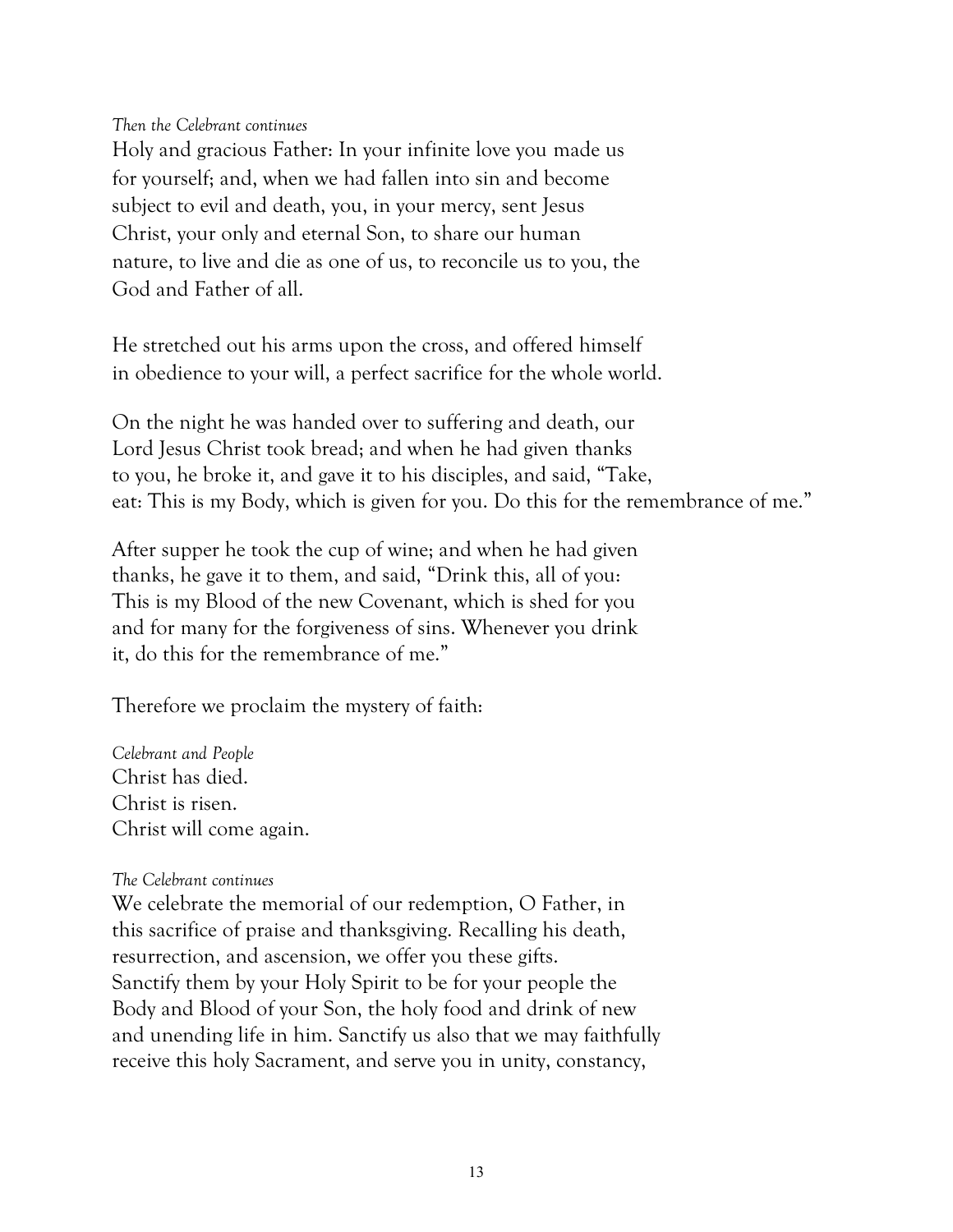and peace; and at the last day bring us with all your saints into the joy of your eternal kingdom.

All this we ask through your Son Jesus Christ. By him, and with him, and in him, in the unity of the Holy Spirit all honor and glory is yours, Almighty Father, now and for ever. AMEN.

And now, as our Savior Christ has taught us, we are bold to say, *People and Celebrant* Our Father, who art in heaven, hallowed be thy Name, thy kingdom come, thy will be done, on earth as it is in heaven. Give us this day our daily bread. And forgive us our trespasses, as we forgive those who trespass against us. And lead us not into temptation, but deliver us from evil. For thine is the kingdom, and the power, and the glory, for ever and ever. *Amen.*

### **The Breaking of the Bread**

*The Celebrant breaks the consecrated Bread. A period of silence is kept.*

*Then may be sung or said* Christ our Passover is sacrificed for us; *Therefore let us keep the feast.*

*Facing the people, the Celebrant says the following Invitation* The Gifts of God for the People of God.

Take them in remembrance that Christ died for you, and feed on him in your hearts by faith,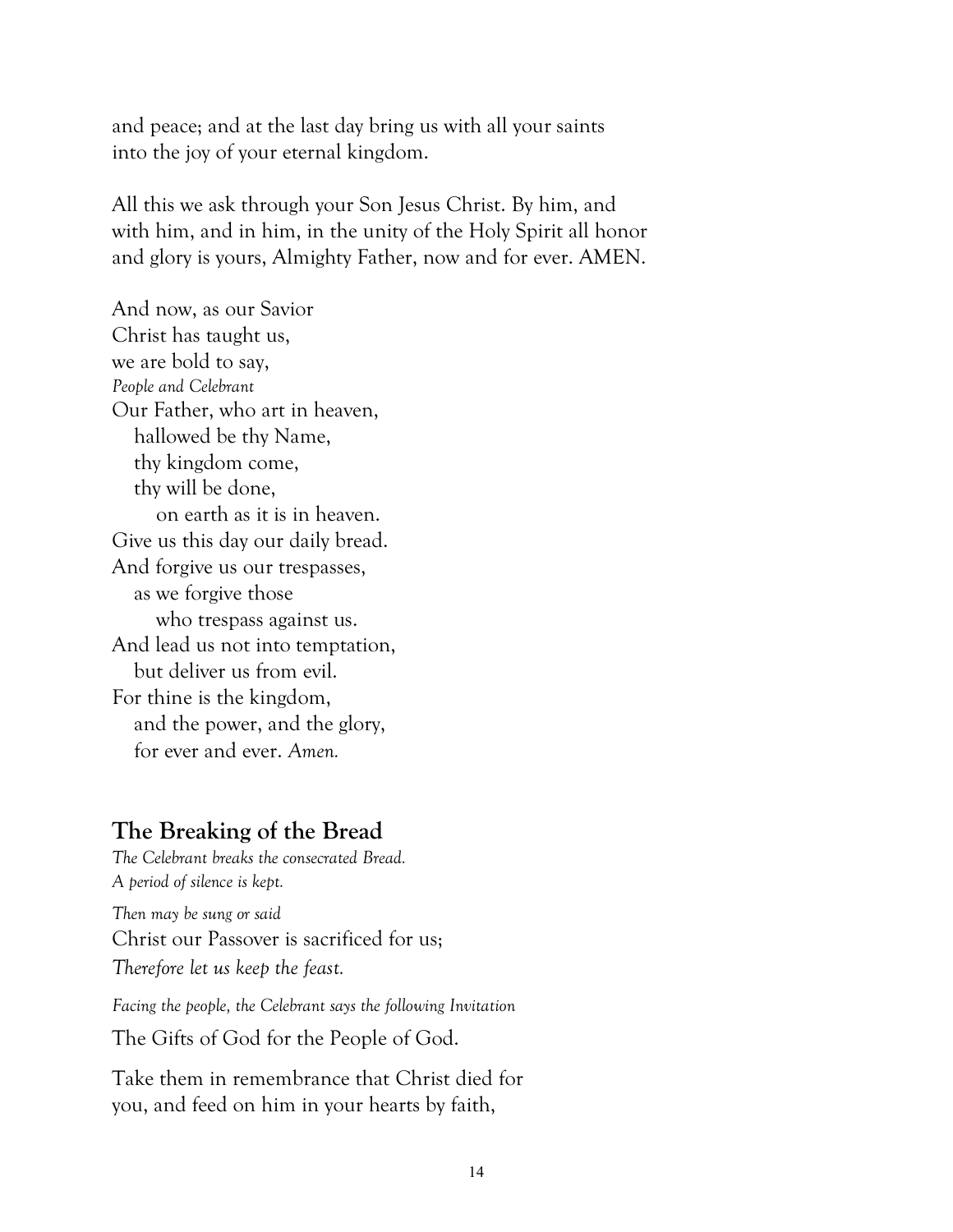with thanksgiving.

*The people receive the Sacrament in one kind. Proceed to the altar rail by the center aisle and exit by the side aisles.*

*The Bread and the Cup are given to the communicants with these words* The Body of Christ, the bread of heaven. [*Amen.*]

#### **Communion Hymn: Hymnal 1982, #685**

1 Rock of ages, cleft for me, let me hide myself in thee; let the water and the blood from thy wounded side which flowed, be of sin the double cure, cleanse me from its guilt and power.

2 Should my tears for ever flow, should my zeal no languor know, all for sin could not atone; thou must save, and thou alone; in my hand no price I bring, simply to thy cross I cling.

3 While I draw this fleeting breath, when mine eyelids close in death, when I rise to worlds unknown and behold thee on thy throne, Rock of ages, cleft for me, let me hide myself in thee.

*After Communion, the Celebrant says* Let us pray.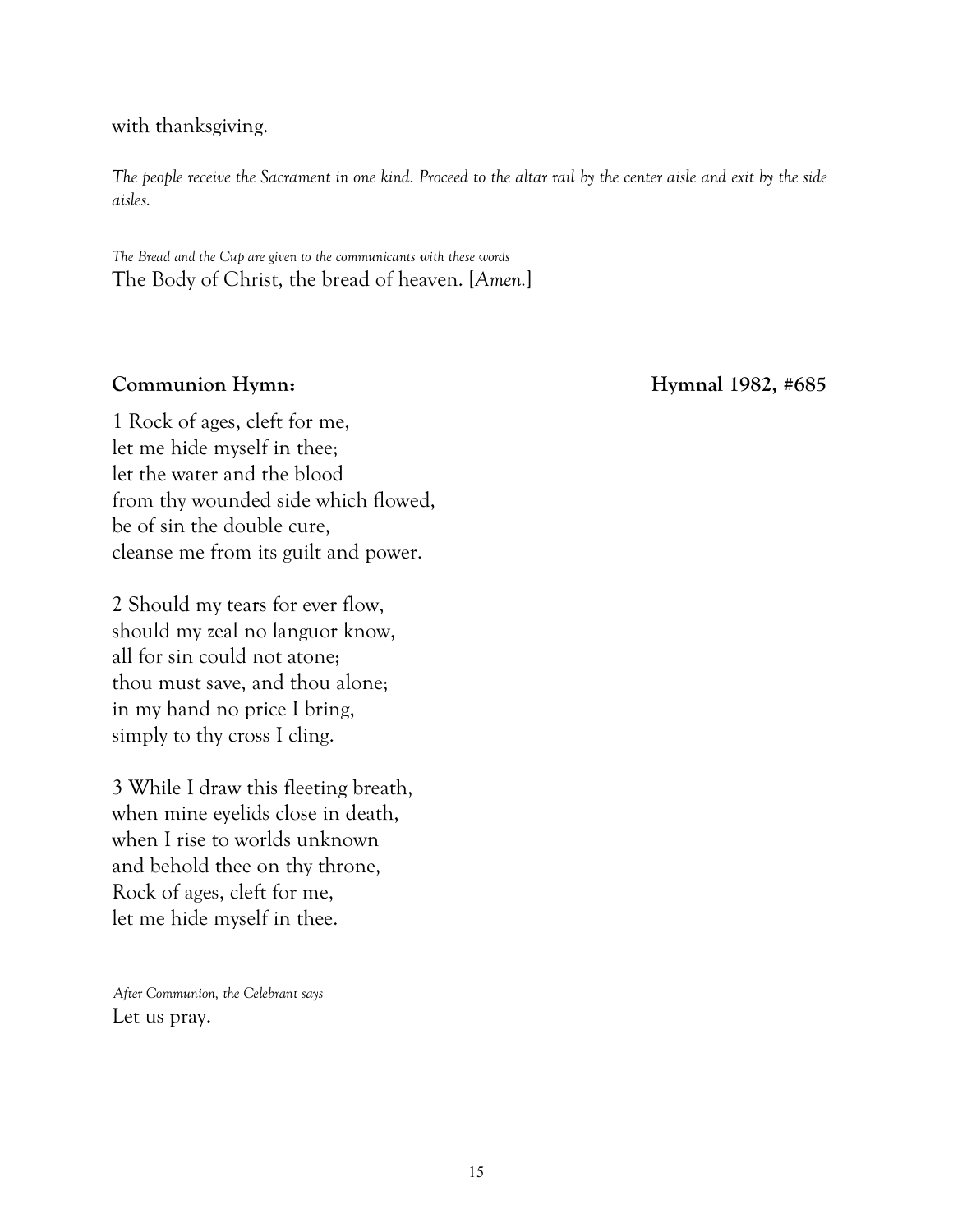*Celebrant and People* Eternal God, heavenly Father, you have graciously accepted us as living members of your Son our Savior Jesus Christ, and you have fed us with spiritual food in the Sacrament of his Body and Blood. Send us now into the world in peace, and grant us strength and courage to love and serve you with gladness and singleness of heart; through Christ our Lord. Amen.

### **Blessing**

1 Lord, dismiss us with thy blessing; fill our hearts with joy and peace; let us each, thy love possessing, triumph in redeeming grace: O refresh us, O refresh us, traveling through this wilderness.

2 Thanks we give and adoration for thy Gospel's joyful sound: may the fruits of thy salvation in our hearts and lives abound: ever faithful, ever faithful to thy truth may we be found;

3 so that when thy love shall call us, Savior, from the world away, fear of death shall not appall us, glad thy summons to obey. May we ever, may we ever reign with thee in endless day.

**Recessional Hymn: Hymnal 1982, #344**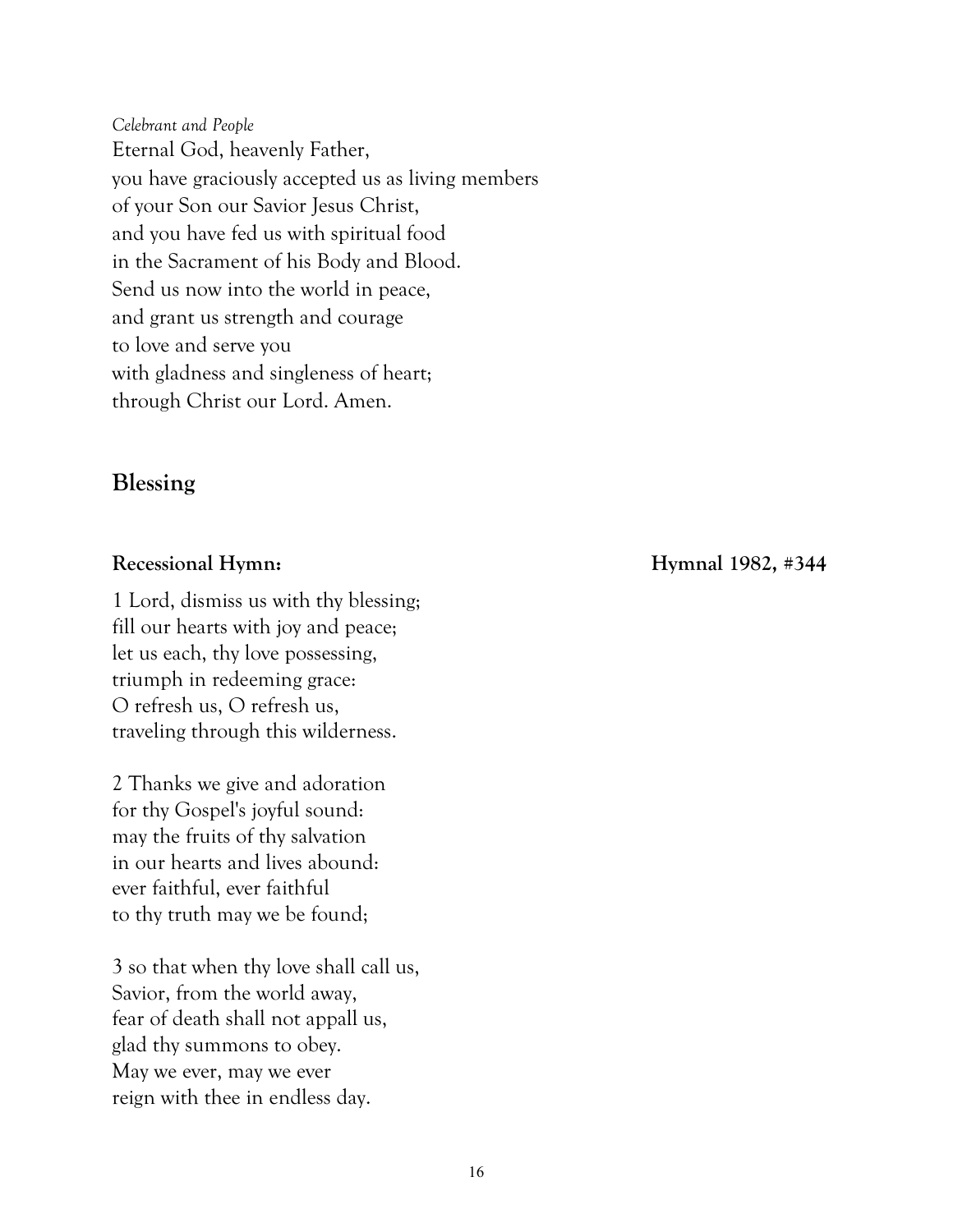*The Celebrant, dismisses them with these words*

*Celebrant* Go in peace to love and serve the Lord. *People* Thanks be to God.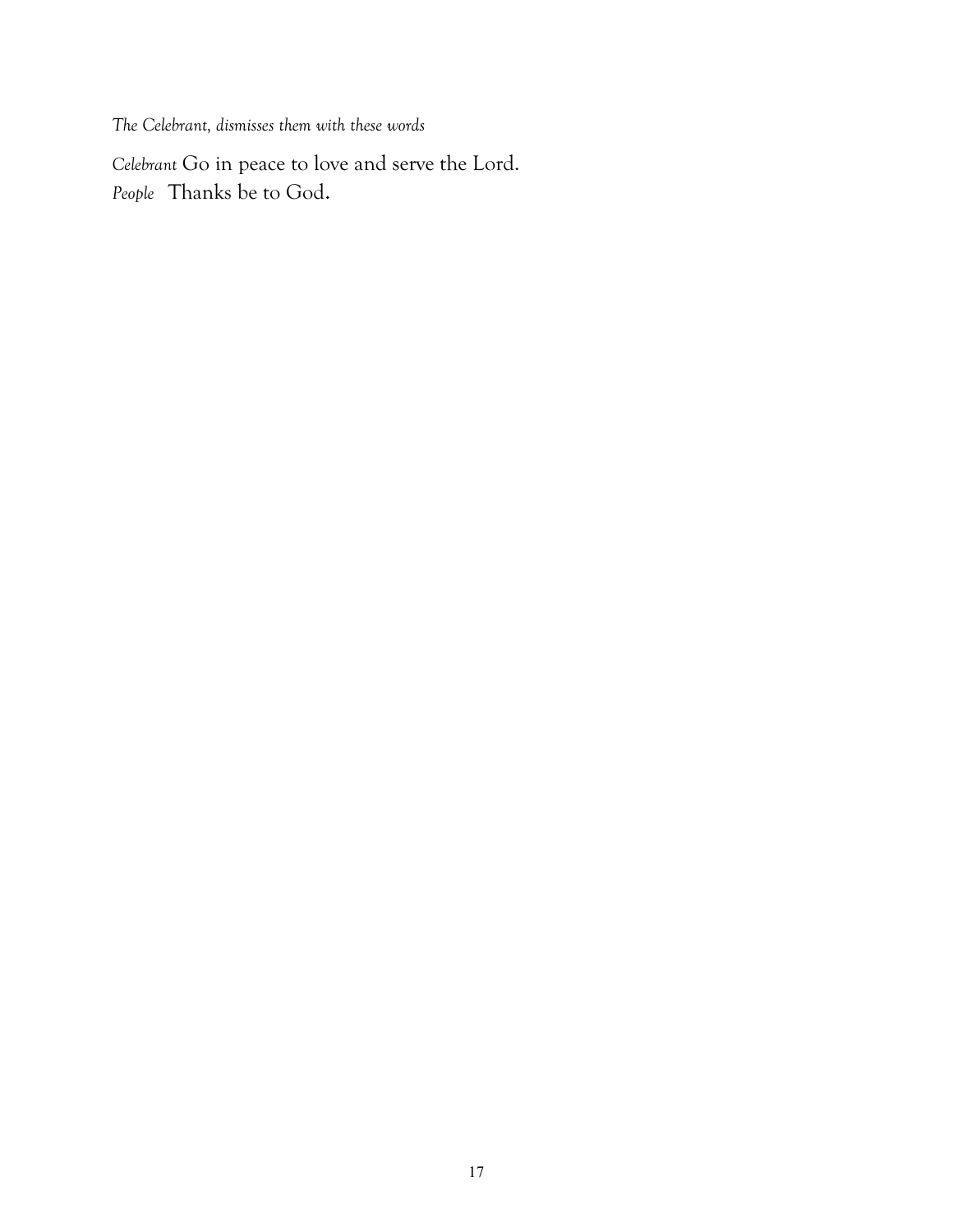## **Welcome to St. Paul's by-the-Sea Episcopal Church**

All baptized Christians, of any age & denomination, are welcome to receive communion. **\*\*Gluten Free Wafer** are available.

### **Prayer List**

Robbie Whittington Joyce, Cindy Dreslin, Kyle Harmon, Shirley Connor, Jose Cabrera, Ryan Fischer, Katlyn, David Warren, Letty Trimper Hurst, Rev. Penny Morrow, Fr. Joe Rushton, Connie Mayers, Doug Dryden, Brian Friedman, Grace, Delores Rothermel, Ronnie Skinner, Randy Hastings, Gary Ballard, Hugh, Frank Candeloro, Jr., John Rogers, John Seward, Stephanie Hill, Douglas Allan, Yvetta Henry Tull, Melvin, Jimmy Farley, Alex Hoffman, Jonathan Jones, Francisco Hector Diaz Diaz, Richard, Brad, Larry Lorton, Betty Merenda, Dee Toms, Bob Rothermel, The Lecates Family, Lakelyn Draheim, The People of Ukraine

### **This Week We Pray For ...**

Diocesan Cycle of Prayer: We give thanks for the witness of God's people at St. Andrew's, Princess Anne, and their Deacon-in-Residence, the Rev. Chris Sabas.

Local Faith Communities Prayer Cycle: Buckingham Presbyterian Church, Berlin.

Birthdays: Harry How III

### **Today's Worship Leaders**

Celebrant: Rev. Carl Mosley Reader: Nancy Knotts Altar Guild: Mary Wright, Kay Ayres, Amanda Cropper Usher: John Knotts Counters: Shirley Aydelotte, Lynda Azar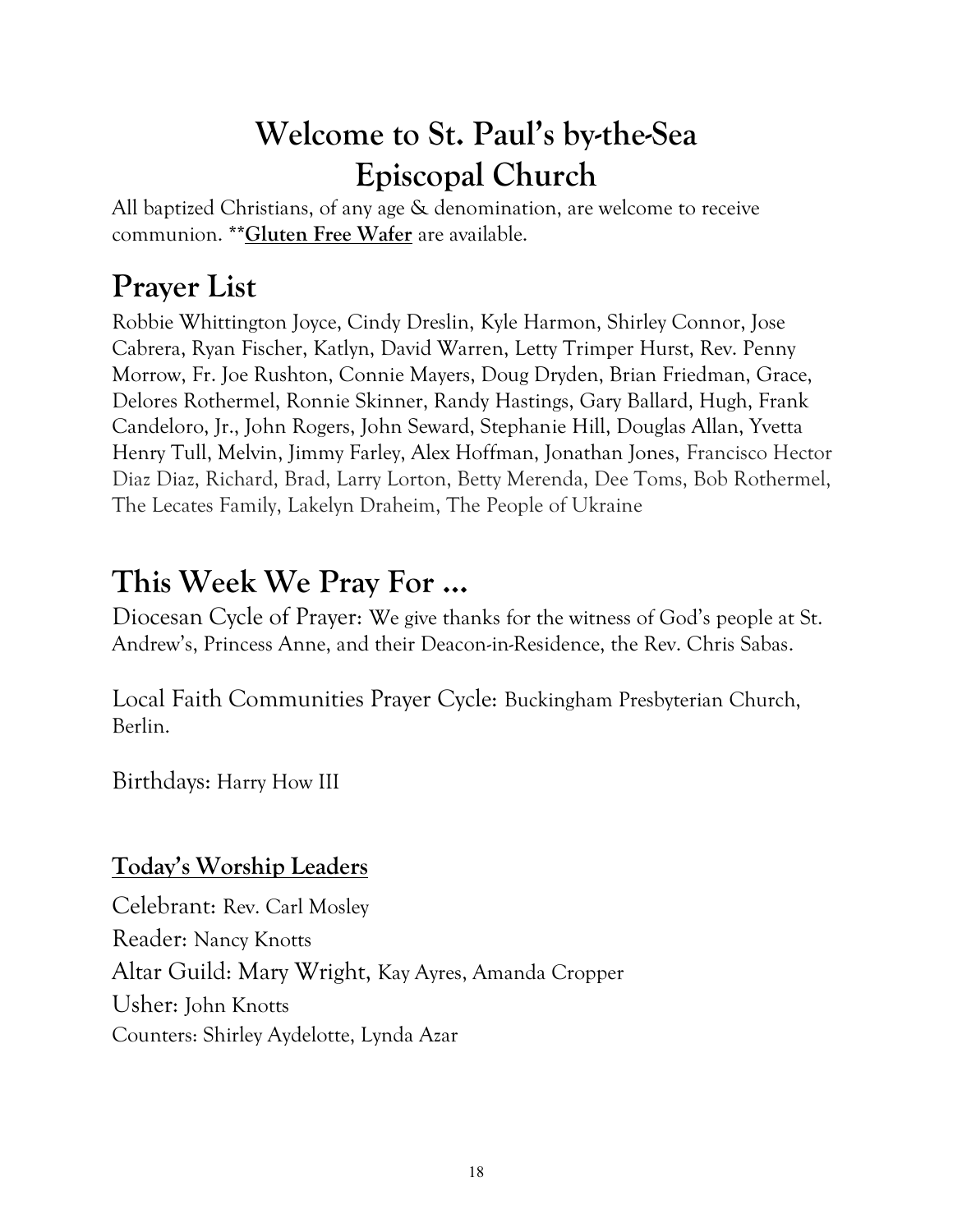### **Mask Guidance**

We continue to be concerned about the health and wellbeing of our congregation and visitors who worship with us on Sundays. Accordingly, we are taking some prudent steps to help us all remain safe. If you have not been vaccinated for COVID-19, we ask that you wear a mask when you are in the church buildings. Additionally, if you have been vaccinated but have some underlying health issues or are over 65 years old, you may wish to wear a mask at church. We want you all to feel comfortable and safe when we are worshiping together.

### **Lenten Bible Study at SPBTS**

Father Carl is leading a weekly Bible study during Lent on Tuesday evenings at 7pm via Zoom. We are discussing 1 Peter, following the commentary in "The First Letter of Peter: A Global Commentary" edited by Jennifer Strawbridge. This is the same book the Bishop is using for his Lenten study. All are welcome! If you'd like to join us please contact Jody Farley or Debbie Shuster so we can send you the Zoom link.

### **Clergy Search Update**

The Vestry has re-posted our call for a Priest in Charge to the Episcopal Church Office of Transition Ministry (OTM) website. The OTM site is how clergy looking for a call can see what parishes are looking for a priest.

Our last call for candidates yielded only two inquiries. One of those inquiries produced a candidate that our Search Committee vetted and interviewed. After careful consideration, the Committee determined that the candidate was not the best match for our congregation. That is why the Vestry has decided to re-post the call, in hopes of a larger candidate pool.

The call will be open through May 2, 2022. Please remember to pray for our Clergy Search Committee and the candidates the Holy Spirit may be sending us. Tom Shuster, Senior Warden